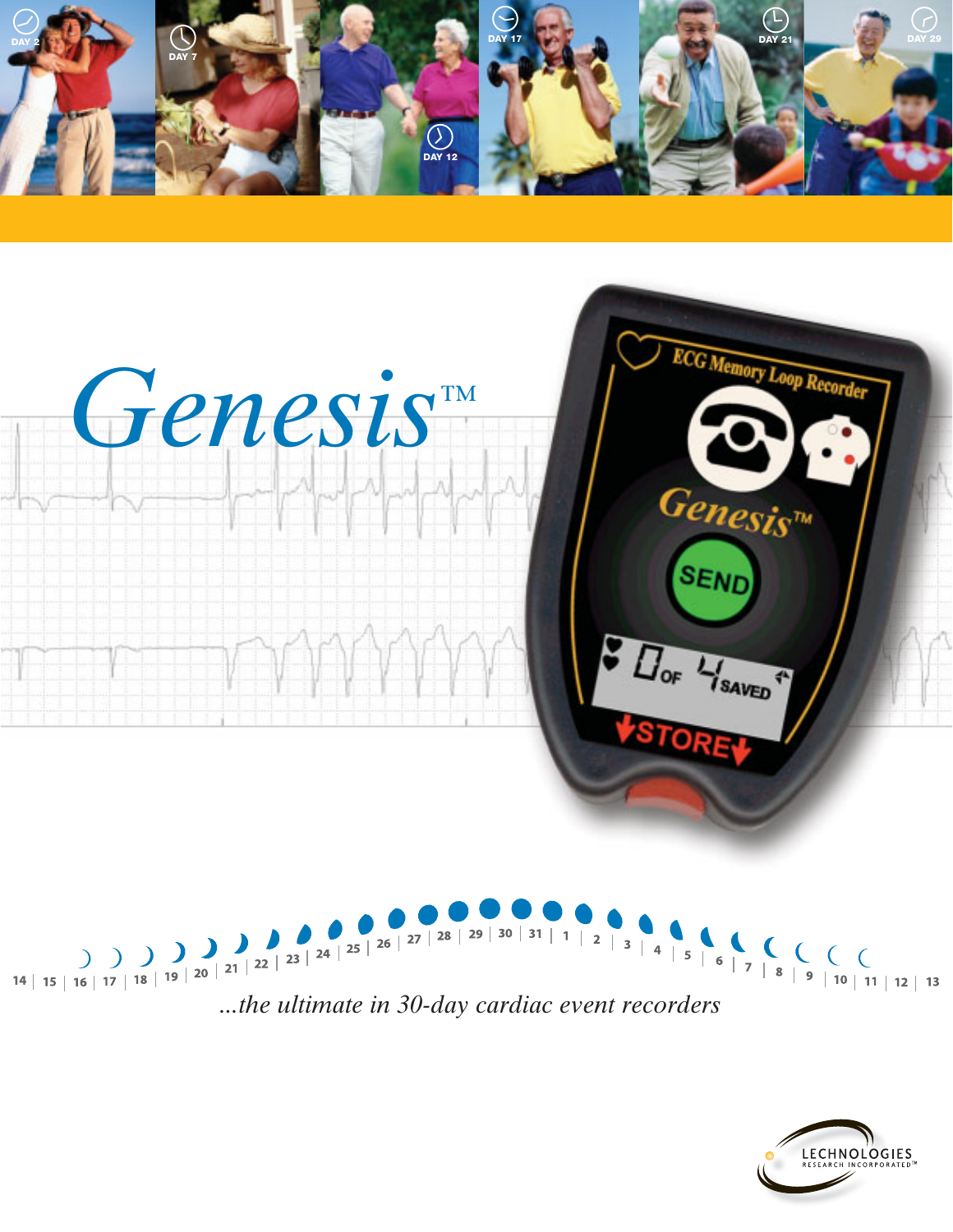## *The Importance of Pre-Symptom Recording*

The results are undisputed. When you apply the electrodes after the fact, as with post symptom recorders, you will miss 90% of the offending arrhythmias. By the time the patient places the recorder to their chest, they are usually back in sinus rhythm (resulting in a 90% false negative rate).

Don't be misled by the rare prolonged tachycardia that might be caught with a post event recorder. Most symptomatic arrhythmias are too short to be caught unless the electrodes are worn continuously.



#### **TYPICAL SYMPTOMATIC EVENT**



By the time the patient feels the symptom and pushes the button, in 90% of the cases they are back in normal rhythm. Post-event recorders cannot capture these events and therefore result in a 90% false negative rate.

*Most patients, when they understand the difference, will choose the 100% accuracy of pre-symptom recording over the 10% accuracy of the other technology. Certainty brings peace of mind. The accuracy of pre-symptom recording will win out every time with your patients.*

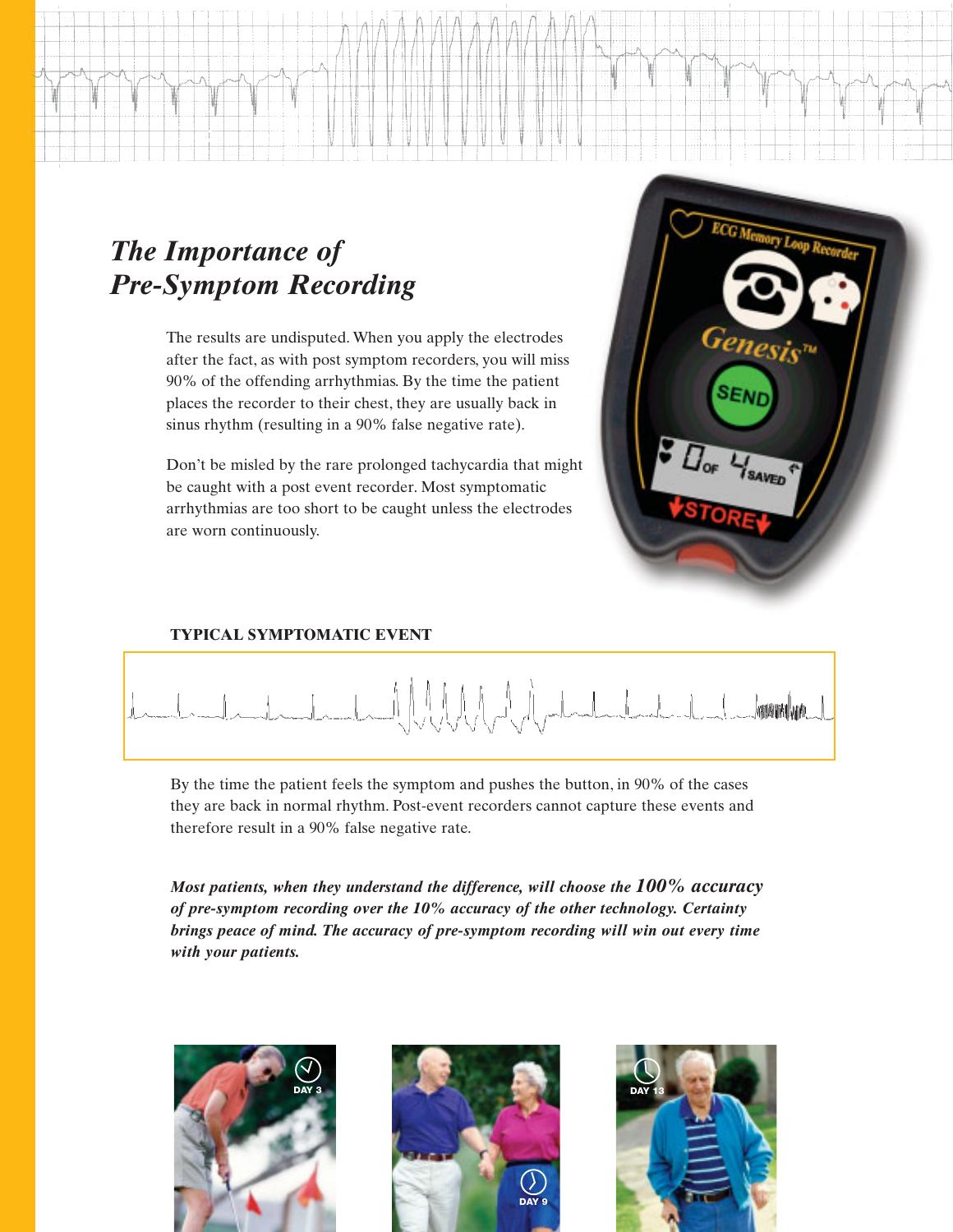## *Genesis™ is the smallest and smartest event recorder on the market.*

Maximizing the yield and accuracy of the 30-day cardiac event recording was paramount in the design of the Genesis recorder. As the pioneer of the 30-day memory loop technology, and with over 20 years of testing experience, this fourth-generation recorder captures the offending arrhythmias while minimizing false negatives.

Genesis is designed to virtually eliminate failed transmissions and missed events due to faulty electrodes or batteries.

- **1 or 2 ECG** channels to maximize accuracy and provide critical redundancy.
- **Memory capacity**—typically four 2-minute events but easily programmable for up to 8 minutes of 2 channels (invaluable for syncopal patients).
- **Programmable multi-speed transmissions**—1x or 3x (4x on request).
- **Automatic lead off detection**—beeps the patient when electrode, lead wire or cable is off or defective (saves wasted transmissions and increases yield).
- **Exclusive MultiTasking** allows simultaneous recording and transmitting.
- **Patented Reverse ECG transmission**—allows most critical data to be transmitted and displayed first.
- **Programmable** for up to 8 events.
- **LCD Display for user friendliness**—indicates number of events stored, battery and electrode integrity (maximizes nurse communication with, or during, assist of patient).
- **Programmable** pre- and post-recording (typical is 30 seconds post).
- **Real time ECG transmission**—allows automatic live transmissions both before taking memory transmissions and when patient is in distress and paramedics are enroute. This is an absolute must should the patient be in VT when calling in.
- **Automatic low-battery alert**—beeps and displays warning prior to battery depletion (why wait for a failed transmission to find that the battery is dead?).
- **Automatic baseline centering** keeps the ECG data on the 50mm strip.
- **Tactile button** gives feedback to patient.
- **Power supply**—1 coin cell battery (Li) exceeds 30 day usage.
- **2.25˝ x 3.25˝ x .625˝** (belt clip, or hangs on pendulum, or fits in shirt pocket).